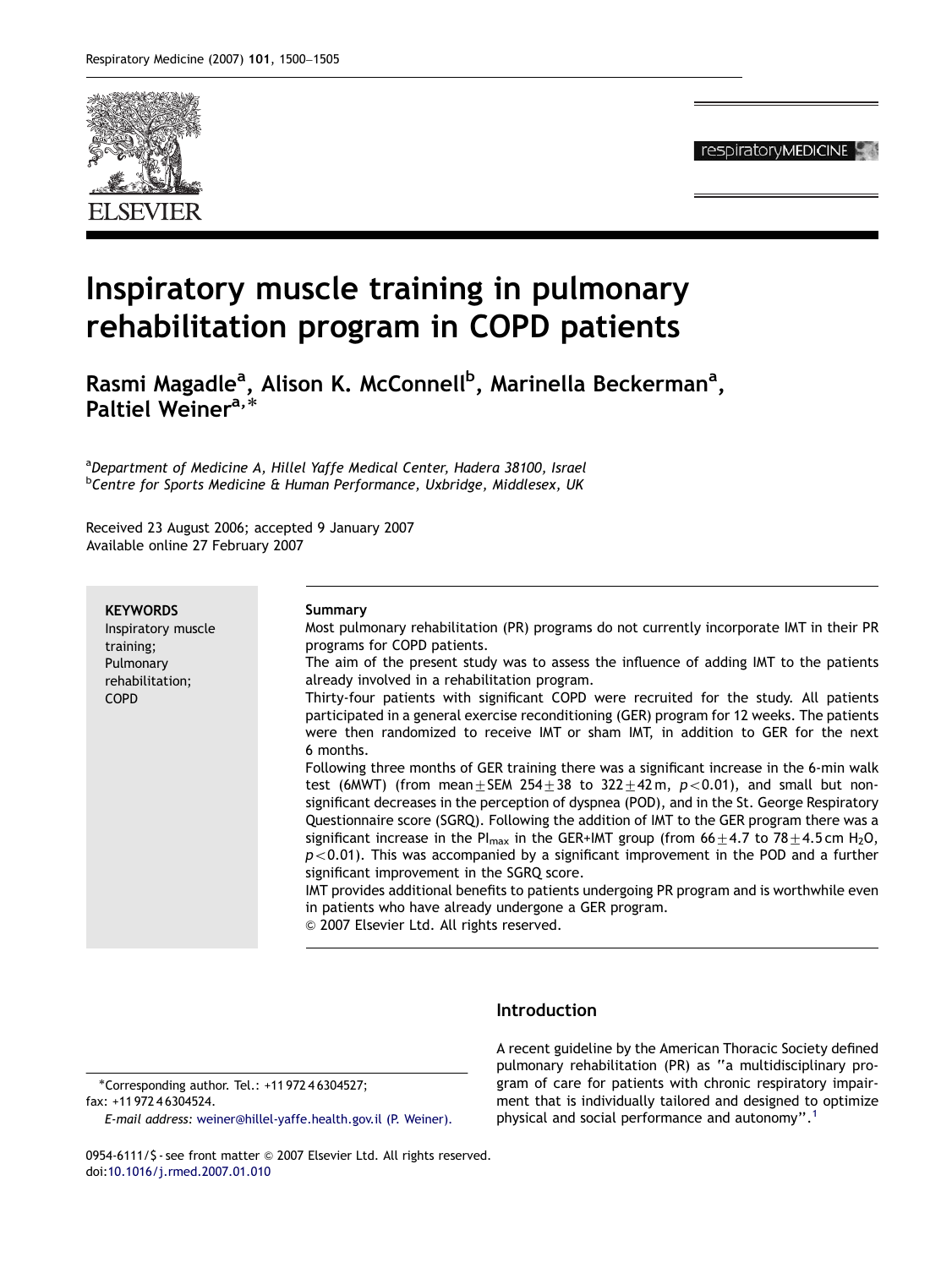PR is a therapy that, without affecting lung function, impacts positively upon some of the other sensory and metabolic consequences of the disease.

For example, PR decreases the perception of dyspnea  $(POD)$ ,<sup>[2,3](#page-4-0)</sup> enhances exercise capacity,<sup>[4,5](#page-5-0)</sup> reduces healthcare resource utilization,  $6,7$  and improves health status.  $8$  Reduction of lactic acidosis, reduction in minute ventilation and heart rate for a given work rate and enhanced activity of mitochondrial enzymes and improved capillary density in the trained muscles, are among the underlying physiological changes that contribute to these improvements.<sup>[9](#page-5-0)</sup>

Although not universally accepted many studies have shown that patients with significant COPD have inspiratory muscle weakness that may contribute to dyspnea and to exercise intolerance. $10,11$  Inspiratory muscle dysfunction appears to be the result of geometric changes of the thorax and diaphragm, due to hyperinflation, as well as systemic factors and potential structural changes within the muscles[.12,13](#page-5-0)

Recent evidence suggests that there is a fundamental deficit of diaphragm fibre contractile force in patients with COPD.[14](#page-5-0) Thus, there would appear to be a sound theoretical rational for inspiratory muscle training, in order to reverse the functional deficit that is present in these patients.

In 1997, the joint ACCP/AACVPR committee<sup>[15](#page-5-0)</sup> concluded that there was sufficient evidence to recommend IMT as part of a program of PR. They concluded that in studies where the stimulus or load placed on the inspiratory muscles during training was sufficient to augment inspiratory muscle strength, there was an associated increase in exercise capacity and decrease in dyspnea. Similarly, the findings of the meta-analysis of IMT in patients with COPD performed by Lotters and associates<sup>[16](#page-5-0)</sup> suggest that IMT reduces exertional dyspnea in patients with COPD. In addition, when dyspnea is attenuated, an associated effect of IMT is improved functional exercise capacity. In studies that used appropriate selection criteria and where post-IMT changes in exercise tolerance were assessed, most have found a significant improvement.<sup>[17](#page-5-0)–21</sup> In the most recent metaanalysis, that was also conducted in order to determine the effect of IMT in adults with COPD, it was concluded that controlled IMT significantly improves inspiratory muscle strength and endurance, decreases dyspnea and improves some outcomes of exercise capacity.<sup>[22](#page-5-0)</sup>

Despite the ample evidence that IMT generates improvements in inspiratory muscle function that yield functional benefits for patients with COPD, IMT does not appear to be incorporated routinely into PR programs for COPD pa-tients.<sup>[23](#page-5-0)</sup>

The present study was designed in order to evaluate the effect of adding IMT to the training of COPD patients already involved in a long term PR program. We assessed lung function, inspiratory muscle strength, POD, exercise performance, and quality of life, in patients with significant COPD.

# Patients and methods

# Subjects

Thirty-four consecutive patients, 26 men and eight women were recruited. They had spirometric evidence of significant chronic air-flow limitation (FEV<sub>1</sub> $<$ 50% predicted, FEV<sub>1</sub>/  $FVC < 70%$  predicted) and were diagnosed as having COPD according to American Thoracic Society criteria.<sup>[24](#page-5-0)</sup> All patients were new to a PR program, and none took any additional regular exercise or nutritional supplements. All were on regular long-acting bronchodilators, and inhaled corticosteroid therapy. Patients were observed during a four-week run-in period, when their regular treatment was maintained, to verify stability in their clinical and functional status.

Patients with cardiac disease, poor compliance, or requirement of supplemental oxygen, were excluded from the study.

## Study design

The study had a double-blind, randomized controlled design. The PR program was divided into the two phases: pre- and post-randomization. In the pre-randomization phase all patients participated in a general exercise reconditioning (GER) program that included lower extremity endurance exercise (walking or cycling), upper extremity exercise and strength training with free weights. This phase included 36 sessions of  $1\frac{1}{2}$  h duration (three times a week for 12 weeks).

After the first 12 weeks, the patients were randomized into two groups, for the second phase of the study (postrandomization), using a random numbers table. Half of the group was assigned to receive GER plus IMT (training group) using a pressure threshold device (POWERbreathe $\mathbb{R}$ , Gaiam Ltd., Southam, UK) and a protocol similar to that described previously.<sup>[20,25](#page-5-0)</sup> The other half of the group undertook GER plus IMT at a load known not to yield improvements in inspiratory muscle function (sham training control group).<sup>20,25</sup> During this phase, GER took place for 1h three times a week, for six months. Patients were not aware which group they had been allocated to.

Several practice tests were performed by all patients prior to baseline data collection in order to minimize possible learning effects. All data were collected by the same investigator, who was blinded to the training group.

The training was performed in a community-based rehabilitation center under the supervision of a respiratory therapist.

The study protocol was approved by the institutional ethics committee and informed consent was obtained from all the patients.

## Outcome measures

All assessments were performed before and three, six, and nine months after starting the PR intervention.

Spirometry: The forced vital capacity (FVC) and the forced expiratory volume in one second  $(FEV<sub>1</sub>)$  were measured three times on a computerized spirometer (Compact, Vitalograph, Buckingham, England) and the best trial is reported.

Six-minute walk test (6MWT): The distance the patient was able to walk in 6 min was determined in a measured corridor as described for the 12-min walk test by McGavin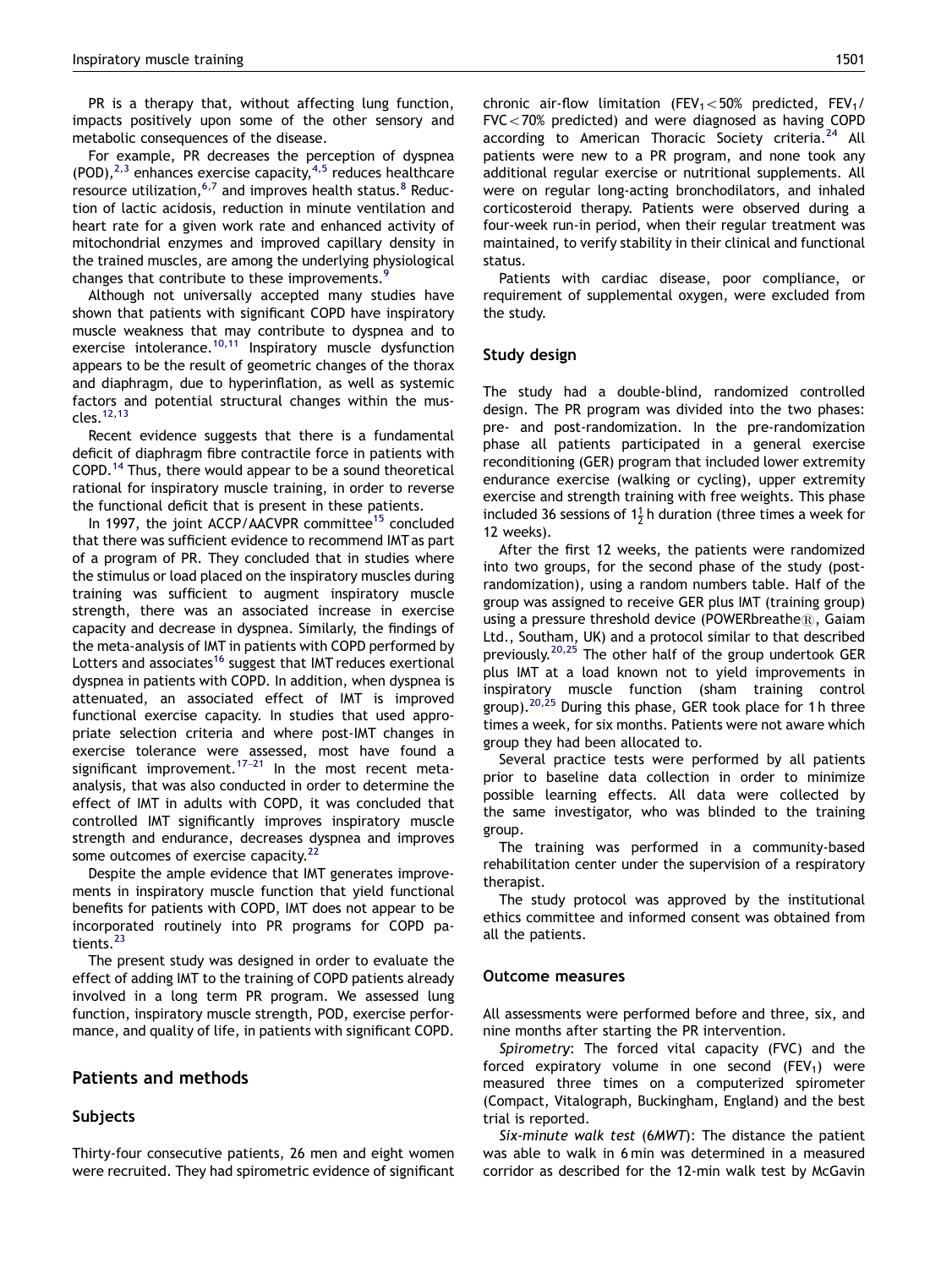<span id="page-2-0"></span>and coworkers.<sup>[26](#page-5-0)</sup> The patients were instructed to walk at their fastest pace and cover the longest possible distance over 6 min under the supervision of a physiotherapist. The test was performed twice and the best result is reported.

Inspiratory muscle strength: Inspiratory muscle strength was assessed by measuring the maximal inspiratory mouth pressure (PI<sub>max</sub>) at residual volume (RV), as previously described by Black and Hyatt.<sup>[27](#page-5-0)</sup> Mouth pressures were measured with a vacuumed 1002 mouthpiece (Ventura, CA), that has a small air leak to prevent pressure generation by glottis closure, connected to a pressure transducer (1050 BP transducer, Biopac System) and recorded on a strip chart recorder. Some training sessions were performed before the measurements, until reproducibility was obtained. The value obtained from the best of at least three efforts was used.

Dyspnea: The POD was measured while the subject breathed through a device similar to that described by Nickerson and Keens, $^{28}$  $^{28}$  $^{28}$  and using a protocol described previously.[25](#page-5-0) The subjects breathed against progressive resistance, at 1 min intervals, in order to achieve mouth pressure of 0 (no resistance), 5, 10, 20 and 30 cm  $H_2O$ . After breathing for 1 min at each inspiratory load, the subjects rated the sensation of difficulty in breathing (dyspnea) using a modified Borg CR-10 scale.<sup>[29](#page-5-0)</sup> This is a linear scale of numbers ranking the magnitude of difficulty in breathing, ranging from 0 (none) to 10 (maximal).

Health-related quality of life: Health-related quality of life was measured by the St. George's Respiratory Ques-tionnaire.<sup>[30](#page-5-0)</sup>

#### Data analysis

The results are expressed as mean $+$ SEM. Comparisons of lung function, inspiratory muscle strength, the 6MWT, and POD, within and between the two groups were carried out using the two-way ANOVA with repeated measures.

# Results

## First phase

Three patients dropped out of the first phase of the study. The remaining 31 patients were randomized for the second phase of the study. Their characteristics are summarized in Table 1. There were no significant differences between the two groups in age, height, weight, mean baseline ABG,  $FEV<sub>1</sub>$ and FVC, Pl<sub>max</sub>, the 6MWT, and health-related quality of life, at the beginning of the study.

The attendance rate in the first phase of the study was 68% $\pm$  7% in the training group (GER+IMT) and 70% $\pm$ 8% in the control group (GER+sham IMT).

Following the first three months of GER-only training there was no statistically significant change in the  $FEV<sub>1</sub>$ , FVC or  $PI_{\text{max}}$  in either group (Figs. 1 and 2). However, there was a significant increase in the 6MWT (from mean  $\pm$  SEM 254 $\pm$ 38 to 322 $\pm$ 42 m, 26%, p<0.01), and a small but non-significant decrease in the POD (from  $22.8\pm0.6$  to  $20.6\pm0.5$  total Borg score), and the St. George Respiratory Questionnaire (SGRQ) score (from  $60.1 \pm 2.1$  to  $56.3 \pm 2.5$  total SGRQ score) [\(Fig. 3](#page-3-0)–5).

| Characteristics of patients with $\text{COPD}^a$ . | Table 1 |  |  |  |
|----------------------------------------------------|---------|--|--|--|
|----------------------------------------------------|---------|--|--|--|

|                               | IMT<br>$(n = 16)$ | Control<br>$(n = 15)$ |
|-------------------------------|-------------------|-----------------------|
| Age $(yr)$                    | $65.2 + 3.4$      | $66.1 + 3.2$          |
| Sex $(M/F)$                   | 11/5              | 12/3                  |
| Weight (kg)                   | $78.1 \pm 3.6$    | $79.7 + 3.4$          |
| Height (m)                    | $1.68 + 3.2$      | $1.70 + 3.4$          |
| $FVC$ (L)                     | $2.41 + 1.2$      | $2.43 + 1.0$          |
| % Predicted                   | $66 + 4.6$        | $68 + 4.4$            |
| $FEV_1(L)$                    | $1.28 + 0.4$      | $1.29 + 0.4$          |
| % Predicted                   | $45 + 2.4$        | $46 + 2.7$            |
| 6MW(m)                        | $244 + 31$        | $253 + 39$            |
| $Pl_{\text{max}}$ (cm) $H_2O$ | $66 + 4.7$        | $67 + 4.6$            |
| Current smokers               | 3                 | $\mathcal{P}$         |
| Ex-smokers                    | 13                | 13                    |

<sup>a</sup>Values are expressed as mean $\pm$ SEM.



Figure 1  $FEV_1$  (% of predicted) of the patients involved in the PR program before and following the GER period and before during and following the GER+IMT period.



**Figure 2** Inspiratory muscle strength, as assessed by the  $PI_{max}$ (maximal mouth inspiratory pressure), before and following the GER period and before during and following the GER+IMT period, in the study group and in the control group. Already at the three month period after the addition of IMT there was a statistically significant difference between the groups.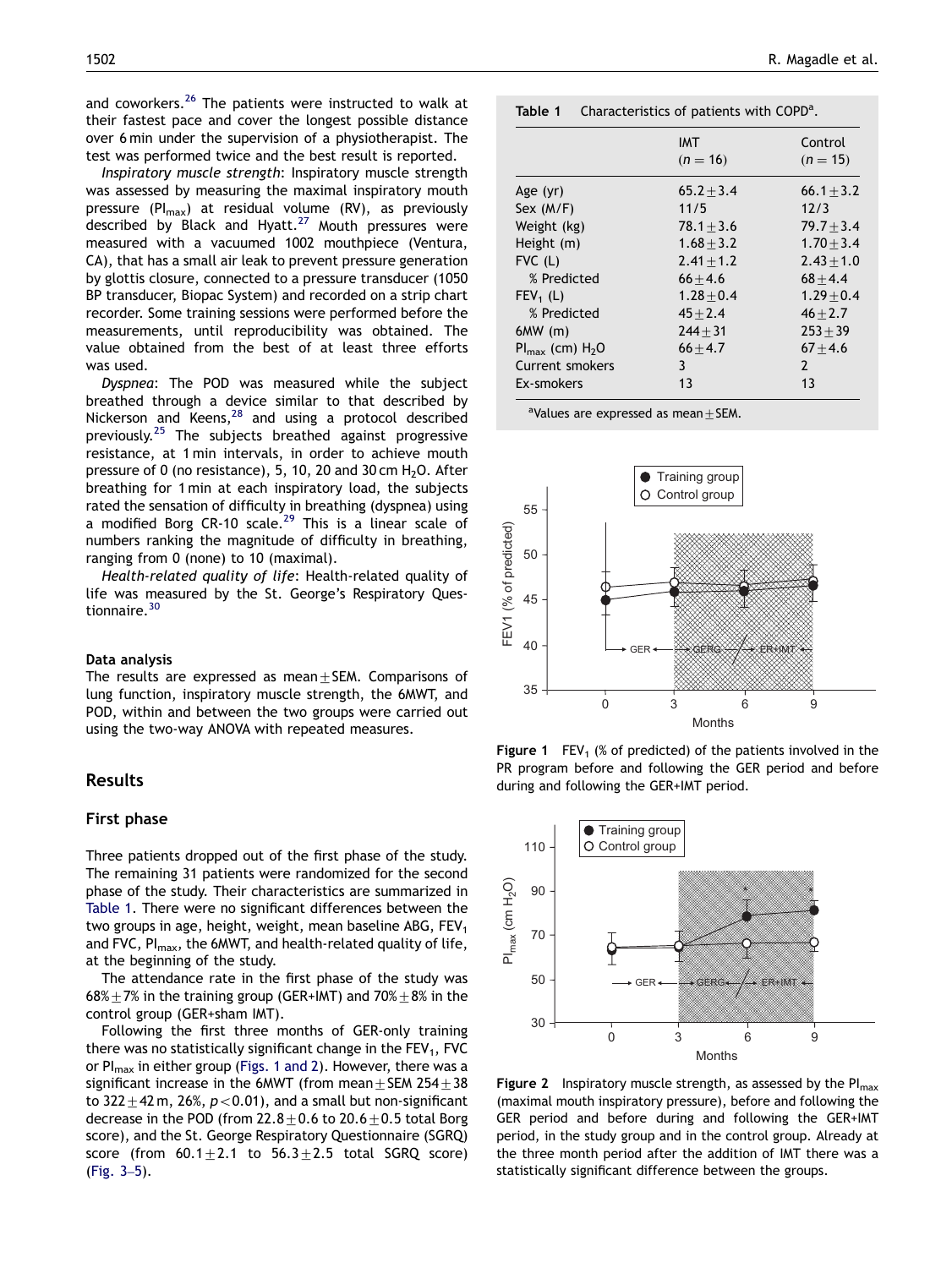<span id="page-3-0"></span>

**Figure 3** The mean + SEM distance walked in 6 min, before and following the GER period and before during and following the GER+IMT period, in the study group and in the control group.



**Figure 4** The mean  $\pm$  SEM perception of dyspnea (Borg score), before and following the GER period and before during and following the GER+IMT period, in the study group and in the control group. Already at the three month period after the addition of IMT there was a statistically significant difference between the groups.

## Second phase

During the second phase of the study four more patients dropped out of the study (two from the study group and two from the control group).

Following the addition of IMT to the GER program the  $FEV<sub>1</sub>$ and the 6MWT remained unchanged, with no difference between the groups [\(Fig. 1 and 3](#page-2-0)).

There was a significant difference in the  $PI_{max}$  between the training group and control groups after three months of training and this difference was maintained after a further three months of training ([Fig. 2\)](#page-2-0). The difference arose via an increase in  $PI<sub>max</sub>$  in the training group that did not occur in the control group.

There was a significant decrease in the POD in the training group (from  $20.2 \pm 0.4$  to  $14.9 \pm 0.3$  total Borg score,  $p < 0.001$ ), but not in the control group (Fig. 4). The



Figure 5 Changes in health-related quality-of-life scores determined by the St. George Respiratory Questionnaire, before and following the GER period and before during and following the GER+IMT period, in the study group and in the control group. At the six month period after the addition of IMT there was a statistically significant difference between the groups.



Figure 6 The correlation between the increase in the inspiratory muscle strength and the decrease in the perception of dyspnea, in the GER+IMT group.

difference between the two groups was statistically significant.

There was a close correlation between the individual increase in the PI $_{\text{max}}$  and the decrease in the POD ( $p$  < 0.005) in the GER+IMT group (Fig. 6).

There was a continuous decrease in the SGRQ score in both groups. However, the decrease in the score was greater in the training group and the difference between the groups became significant at the end of the sixth month of training  $(p<0.05)$  (see also Fig. 5).

# **Discussion**

The results of this study are in concordance with previous studies demonstrating that in patients with significant COPD,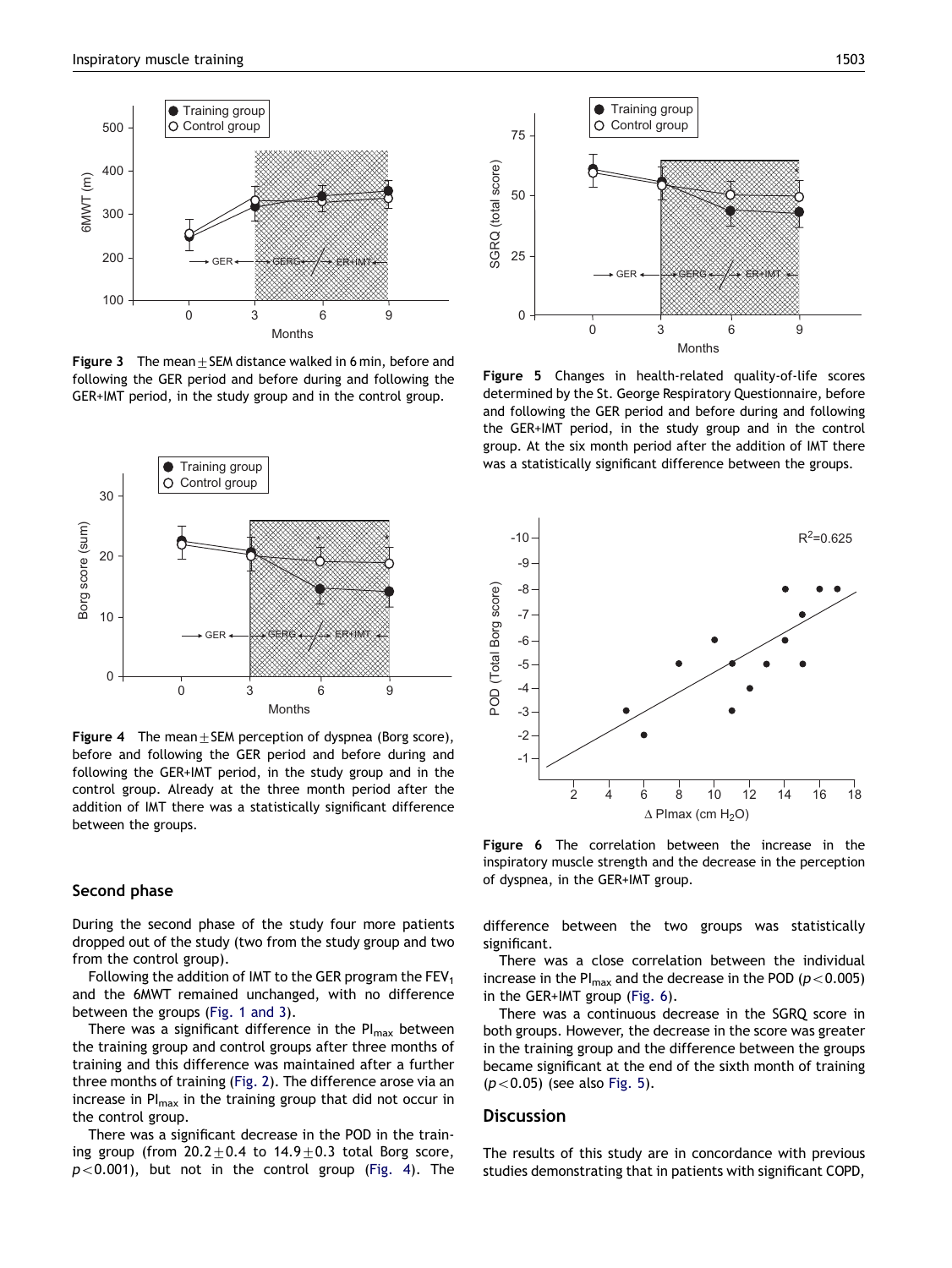<span id="page-4-0"></span>GER yields improvements in exercise tolerance and quality of life. Further, the data suggest that the addition of IMT to GER results in an increase in the inspiratory muscle strength that is accompanied by a decrease in the POD, and in an improved quality of life. There was no additional improvement in exercise performance, as was expressed by the 6MWT, when IMTwas added to GER. There were no changes in lung function during any phase of the intervention.

In patients with COPD, exercise capacity, health-related quality of life, and participation in activities of daily living are often impaired out of proportion to lung function impairment.<sup>[31](#page-5-0)</sup> Comprehensive PR programs are designed to tackle the systemic consequences of COPD. Since the first controlled trials on PR in the mid-1970s, PR has been shown to result in clinically significant improvements in quality of life, dyspnea during daily activities and exercise capacity.<sup>[32](#page-5-0)</sup> According to the World Health Organization's Global Initiative for Chronic Obstructive Lung Disease (GOLD) consensus document on the management of  $COPD<sup>33</sup>$  $COPD<sup>33</sup>$  $COPD<sup>33</sup>$  PR should be considered in all patients with an  $FEV<sub>1</sub>$  below 80% of the predicted value. In our study, following the first three months of PR without IMT, there was a small but nonsignificant decrease in the POD and the SGRQ score. We believe that with a larger group of patients or longer duration of rehabilitation we could have shown also statistical significance in these two parameters.

In patients with advanced COPD, dyspnea is reported as a limiting factor during exercise, and as a common complaint during daily activities.<sup>[10,11](#page-5-0)</sup> Inspiratory muscle weakness would be expected to increase the intensity of dyspnea for a given minute ventilation, since greater motor outflow is required for a given level of pressure generation by the muscles.<sup>11</sup>

Inspiratory muscle training has been extensively investigated in patients with COPD. The findings of Lotters and associates' recent meta-analysis of IMT in patients with COPD<sup>16</sup> suggest that IMT reduces exertional dyspnea in these patients. These authors concluded that ''inspiratory muscle training is an important addition to a PR program directed at COPD patients''. They also concluded that ''IMT significantly increased inspiratory muscle strength and clinically significant decrease in dyspnea sensation at rest and during exercise was observed''. In the most recent systematic review on this subject $^{22}$  it is stated that "IMT was associated with significant improvements in some outcomes of inspiratory muscle strength ( $PI<sub>max</sub>$ ) and endurance (inspiratory threshold loading), exercise capacity (Borg scale for respiratory effort (modified Borg scale), work rate maximum (Watts), and dyspnea (Transition Dyspnea Index)''. The addition of IMT to PR was also recommended by the joint ACCP/AACVPR committee.<sup>15</sup>

Some controversy remains regarding the mechanism for the enhanced inspiratory muscle force output (strength) following IMT, with some authors arguing that the inspiratory muscles of patients with COPD are already well adapted to chronic loading and do not express any adaptation in response to training. However, significant changes in the proportions and sizes of external intercostal muscle fibers have been observed following IMT, $34$  and these changes were accompanied by an increase in both the strength and endurance properties of the inspiratory muscles.

Somewhat surprisingly, the rationale of adding IMT to PR is still questioned, and there has been some debate about whether IMT should be part of rehabilitation programs for COPD patients. This may be because of two fundamental misconceptions. Firstly, that the diaphragm of patients with severe COPD is already well trained. However, the endurance adaptations that have been observed are also associated with a loss of type 2 muscle fibers, which likely contributes to the loss of inspiratory muscle strength that is also observed.<sup>[35](#page-5-0)</sup> Loss of inspiratory muscle strength has negative sensory implications for exertional dyspnea,<sup>[36](#page-5-0)</sup> since the muscles are required to act at a mechanical disadvantage due to hyperinflation. Thus, the inspiratory muscles of patients with COPD are not well trained, they are merely adapted to the requirement for an increased pressure generation during resting breathing. A second misconception is that GER is capable of providing a training stimulus that will yield improvements in inspiratory muscle strength, and that additional, specific, IMT is therefore redundant. Our data do not support this contention.

The absence of an additive influence of GER and IMT upon 6MWT is somewhat surprising in light of the reduction in POD elicited by IMT in our study, as well as observations on healthy young adults that have reported amelioration of dyspnea assessed during exercise after IMT.<sup>[37,38](#page-5-0)</sup> An explanation for this observation may reside within the magnitude and time course of the changes in 6MWT performance that we observed. The improvement in 6MWT in response to GER was substantial, some 26% (68 m), and was achieved almost entirely over the first three months of the nine month intervention. It is possible that the 26% improvement that we observed represented full extent of the adaptive potential of these patients. The finding that a further six months of GER failed to elicit any additional improvements in 6MWT performance would tend to support this notion. Thus, IMT may not have led to any additional improvements in 6MWT because the patients had already achieved their full potential in response to GER alone.

Quality of life and dyspnea are unarguably the most important outcomes from a patient perspective. Since both of these variables showed significantly greater improvements following the addition of IMT to GER, we argue that this alone justifies the inclusion of IMT in PR programs. In addition, a recent randomized controlled trial from our laboratory<sup>[39](#page-5-0)</sup> also demonstrated that patients who had undergone a 12 month program of IMT (without GER) showed a reduction in the use of healthcare resources. This was primarily as a result of a decrease in the time spent in hospital after admission for an exacerbation. The underlying mechanism for this appeared to be that the patients undergoing IMT felt more confident about coping with their dyspnea, and were therefore released from hospital earlier. These data lend further support to the inclusion of IMT in PR.

Our findings support the addition of IMT to GER as part of a program of PR. Although the addition of IMT did not yield further improvements in 6MWT, it did result in significantly greater improvements in quality of life and POD than GER alone.

# References

- 1. American Thoracic Society. Pulmonary rehabilitation, 1999. Am J Respir Crit Care Med 1999;159:1666–82.
- 2. Reardon J, Awad E, Normandin E, et al. The effect of comprehensive outpatient pulmonary rehabilitation on dyspnea. Chest 1994;105:1046–52.